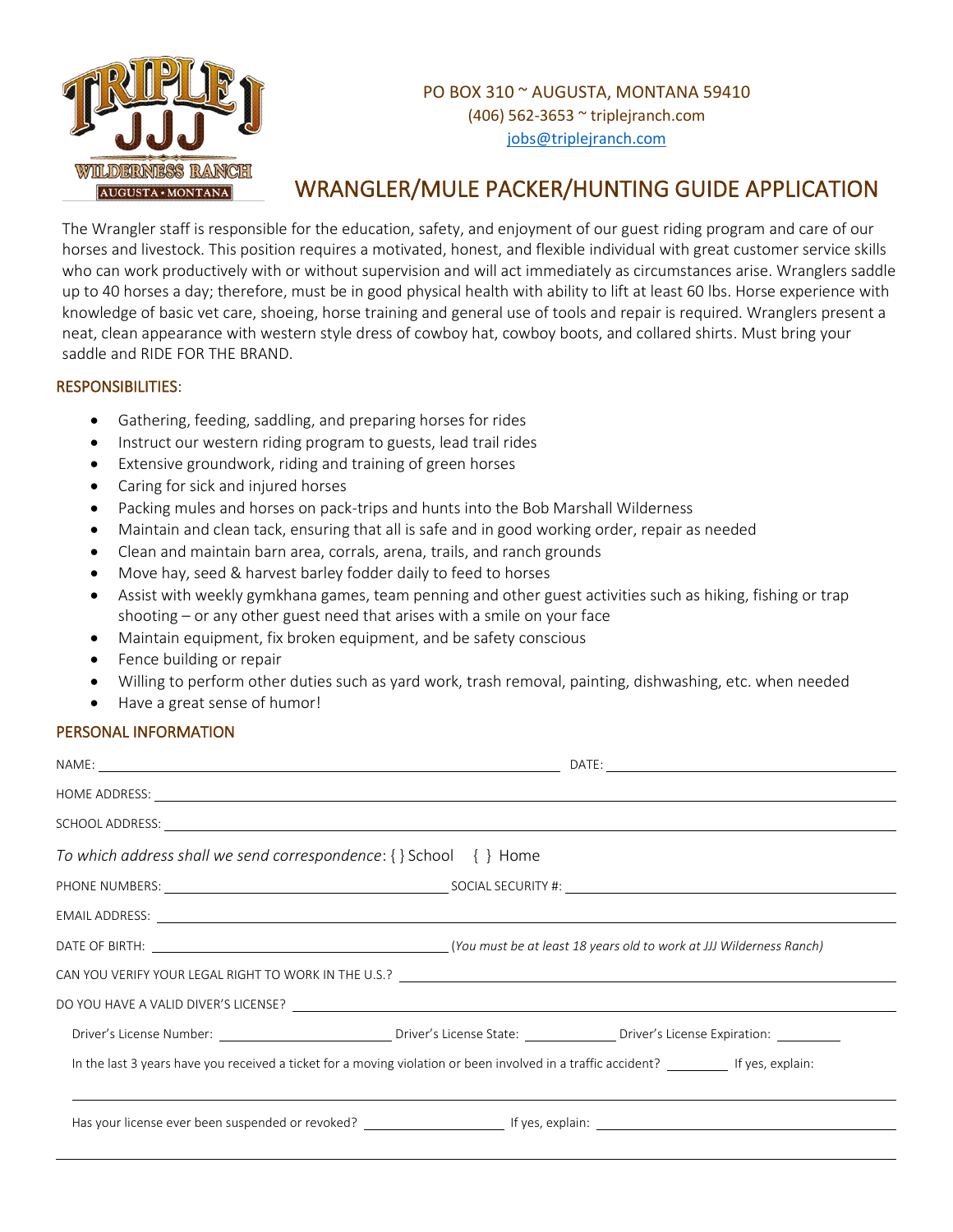HOW DID YOU FIND OUT ABOUT EMPLOYMENT OPPORTUNITES WITH THE TRIPLE J? APPLICATION INFORMATION EARLIEST DATE AVAILABLE FOR EMPLOYEMENT: MUST LEAVE BY WHAT DATE: FIRST DESIRED JOB CHOICE: SECOND CHOICE: ARE YOU APPLYING WITH A FRIEND? { } Y { } N WILL YOU ACCEPT THE JOB IF YOUR FRIEND ISN'T HIRED? **EDUCATION** HIGH SCHOOL NAME & LOCATION: Dates Attended: { } Graduated COLLEGE, TECHNICAL OR CULINARY SCHOOL: Major Field or Degree Received: Dates Attended: { } Graduated DO YOU HAVE A CURRENT CPR AND/OR FIRST AID CARD? If so, date of expiration: WORK EXPERIENCE - LIST MOST RECENT & APPLICABLE EMPLOYMENT EXPERIENCE *Be thorough and specific, use additional page if needed. We do not hire without checking references. No family references please.* CURRENT OR MOST RECENT EMPLOYER: CONTACT PERSON: ADDRESS: TELEPHONE: EMAIL: DATES OF EMPLOYMENT: WAGE: POSITION: RESPONSIBILITIES: REASON FOR LEAVING:

| ADDRESS: New York Contract the Contract of the Contract of the Contract of the Contract of the Contract of the Contract of the Contract of the Contract of the Contract of the Contract of the Contract of the Contract of the |  |  |  |
|--------------------------------------------------------------------------------------------------------------------------------------------------------------------------------------------------------------------------------|--|--|--|
|                                                                                                                                                                                                                                |  |  |  |
|                                                                                                                                                                                                                                |  |  |  |
| WAGE:                                                                                                                                                                                                                          |  |  |  |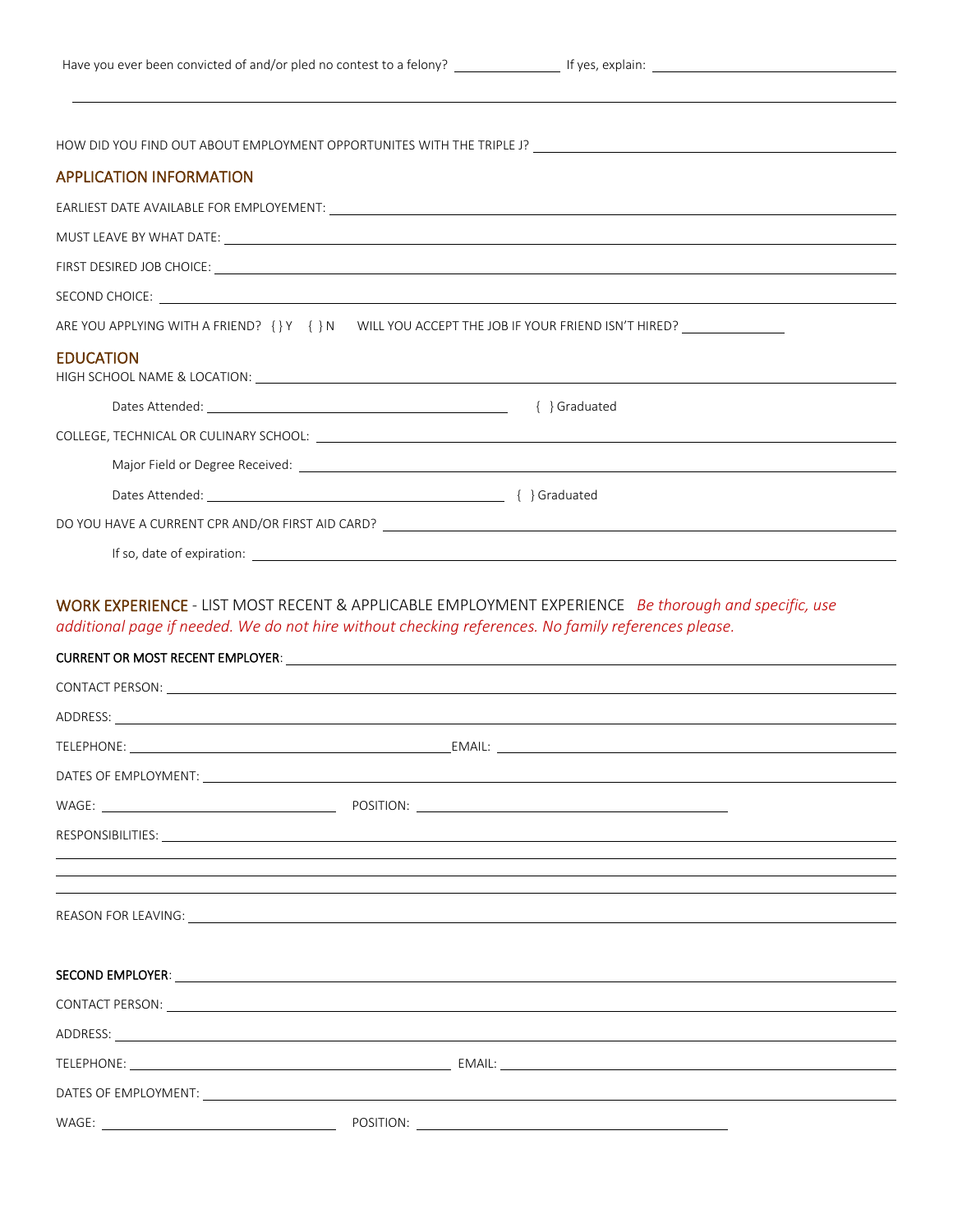|                                                   | THIRD EMPLOYER: We are also assessed to the contract of the contract of the contract of the contract of the contract of the contract of the contract of the contract of the contract of the contract of the contract of the co |
|---------------------------------------------------|--------------------------------------------------------------------------------------------------------------------------------------------------------------------------------------------------------------------------------|
|                                                   |                                                                                                                                                                                                                                |
|                                                   | ADDRESS: And the contract of the contract of the contract of the contract of the contract of the contract of the contract of the contract of the contract of the contract of the contract of the contract of the contract of t |
|                                                   |                                                                                                                                                                                                                                |
|                                                   |                                                                                                                                                                                                                                |
|                                                   |                                                                                                                                                                                                                                |
|                                                   |                                                                                                                                                                                                                                |
|                                                   |                                                                                                                                                                                                                                |
|                                                   | ,我们也不会有什么?""我们的人,我们也不会有什么?""我们的人,我们也不会有什么?""我们的人,我们也不会有什么?""我们的人,我们也不会有什么?""我们的人                                                                                                                                               |
|                                                   |                                                                                                                                                                                                                                |
|                                                   | The following questions are a way for us to get to know you better, as a personal interview is often not possible. Please<br>include a video of you riding as well as a recent picture so we can see who we are visiting with. |
| Please explain your experience in Western riding. |                                                                                                                                                                                                                                |

What is your experience in instructing people to ride?

Do you have any experience with colts or green horses? Can you trim or shoe?

What experience have you had with horse health & doctoring?

Do you have experience packing mules or horses?

Do you have your own Western tack? *(example: saddle, headstall, pad, boots, chinks, hat, saddlebags?) Please list.*

Do you have any experience with barbwire fencing? Explain.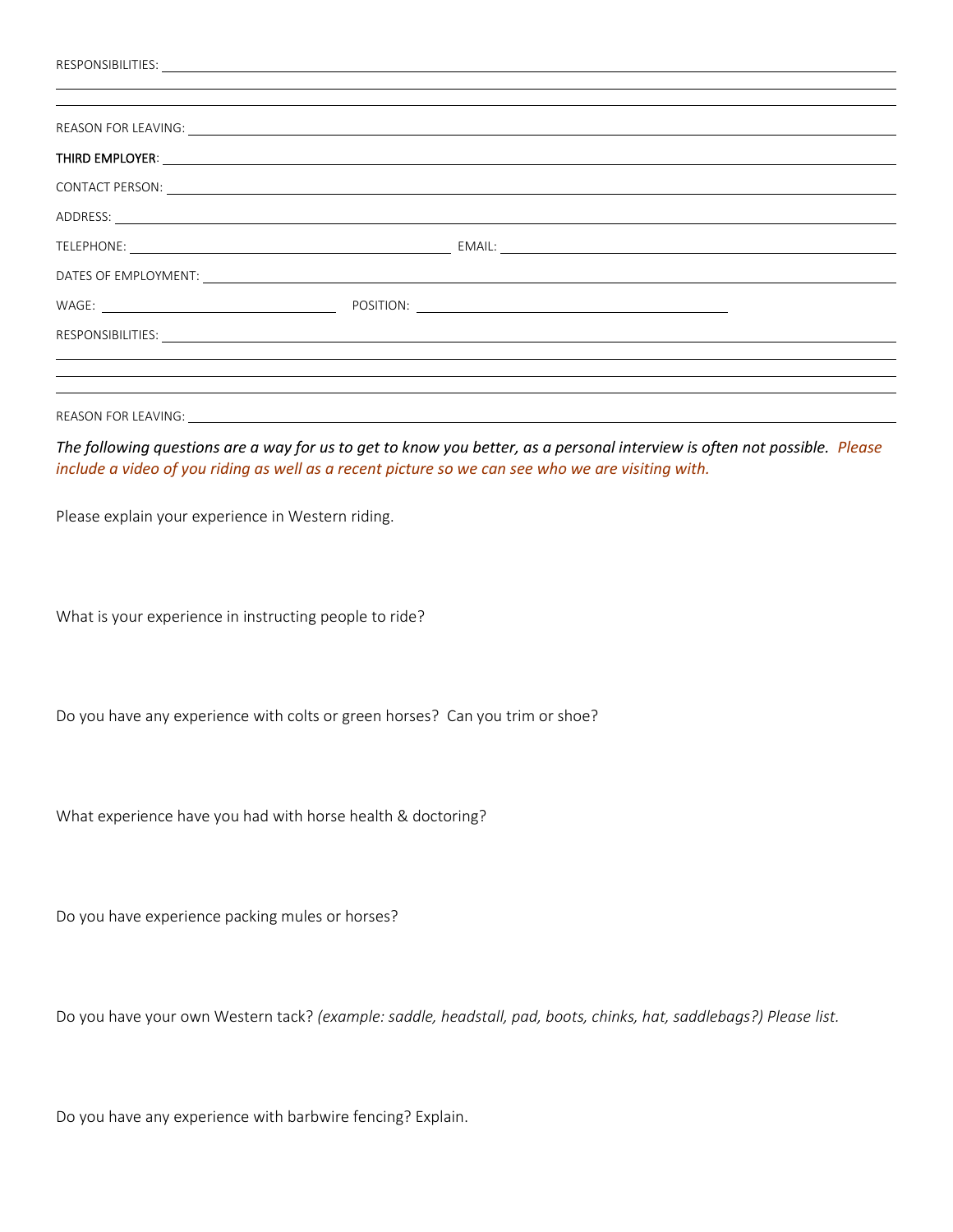How are you with directions? If you got lost and didn't have radio contact, what would you do?

Have you ever ridden on trails or the backcountry by yourself or been in charge leading others?

How well do you work with others? How well do you work alone?

Rate your ability to get acquainted with people. Are you and introvert or extravert?

Are you a morning or night person?

Are you willing to do different job assignments outside of the barn?

Do you have any musical talent/entertaining skills do you have, and are you willing to share?

Do you have a monthly salary expectation? If so, what would that be?

Do you have any allergies or medical conditions that may prevent you from doing your job?

Why do you feel you would be an asset to the Triple J?

Are you currently certified in CPR? () Yes () No \_\_\_ If not, could you be prior to arrival, if hired? Can you drive a manual transmission? ( ) Yes ( ) No Can you pull a horse trailer? ( ) Yes ( ) No Can you drive a tractor or skid steer? ( ) Yes ( ) No Can you run a chainsaw? ( ) Yes ( ) No Experience with any other large equipment? ( ) Yes ( ) No